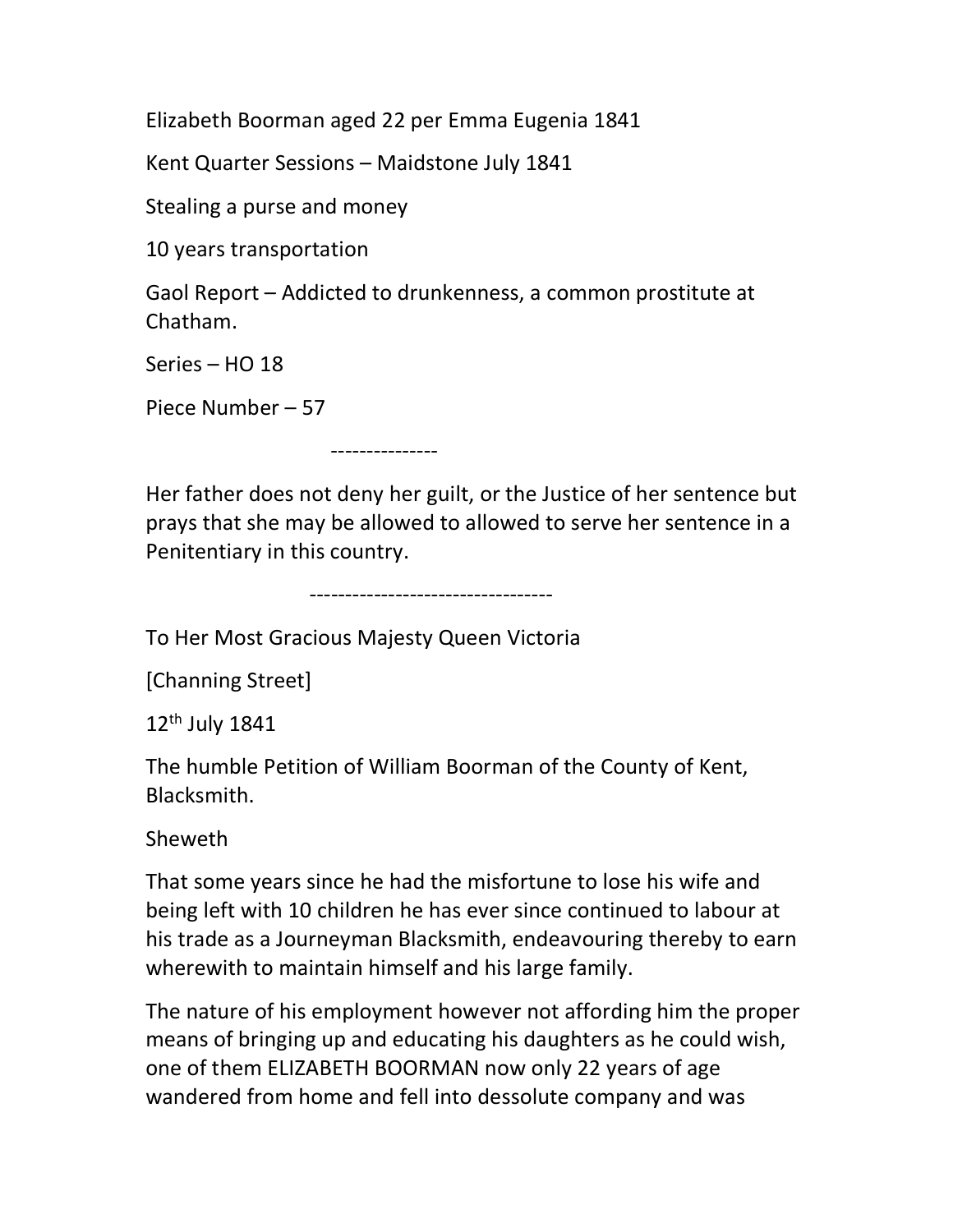recently taken accused and found guilty of robbing a marine soldier of the sum of £2 10s 0p. For which offence she was at the General Quarter Sessions of the Peace holden for the Western Division of the County of Kent on the 1<sup>st</sup> July instant and sentenced to be transported beyond the seas for the term of 10 years.

Now it is not the intention of your Petitioner to deny the Justice of the sentence thus passed on his said daughter or to plead extenuating circumstances in her favour, but moved alone by pity and natural love and affection towards her and his dread of the forlorn condition in which she must find herself placed at the [ ] of the term of her sentence your Petitioner humbly but earnestly prays and supplicates of the clemency of Your Most Gracious Majesty that your Majesty will deign to commute such sentence, so that his unhappy daughter may expiate her crime by confinement in a Penitentiary at home instead of being transported beyond the seas out of the reach of her friends and relations.

And your Majesty's Petitioner will as in duty bound ever pray.

William Boorman

----------------------

I am ready to attest to the good character of the Petitioner William Boorman having known him many years:

Thomas Withers – Surgeon

George Sheller

John Jennings

Thomas Wiltshire – Kings Head Inn Charring Cross

And 10 other signatures.

------------------

County Prisons

Maidstone